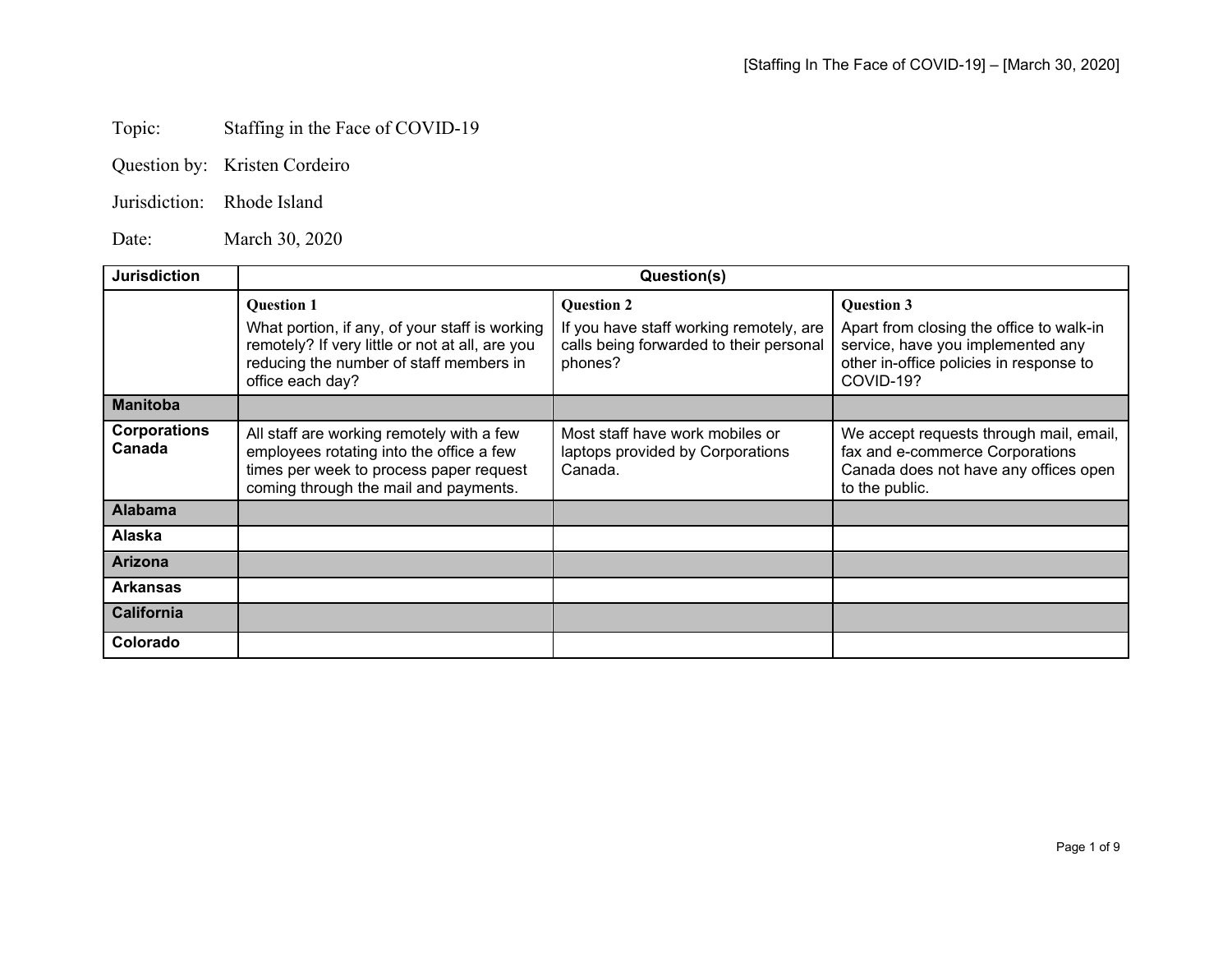| <b>Jurisdiction</b>                   | Question(s)                                                                                                                                                                                                                            |                                                                                                                                                                               |                                                                                                                                                                                                                                                                                                                                                                                    |
|---------------------------------------|----------------------------------------------------------------------------------------------------------------------------------------------------------------------------------------------------------------------------------------|-------------------------------------------------------------------------------------------------------------------------------------------------------------------------------|------------------------------------------------------------------------------------------------------------------------------------------------------------------------------------------------------------------------------------------------------------------------------------------------------------------------------------------------------------------------------------|
|                                       | <b>Ouestion 1</b><br>What portion, if any, of your staff is working                                                                                                                                                                    | <b>Ouestion 2</b>                                                                                                                                                             | <b>Ouestion 3</b>                                                                                                                                                                                                                                                                                                                                                                  |
|                                       | remotely? If very little or not at all, are you<br>reducing the number of staff members in<br>office each day?                                                                                                                         | If you have staff working remotely, are<br>calls being forwarded to their personal<br>phones?                                                                                 | Apart from closing the office to walk-in<br>service, have you implemented any<br>other in-office policies in response to<br>COVID-19?                                                                                                                                                                                                                                              |
| <b>Connecticut</b>                    | All staff are working remotely. On any<br>given day, we have between 4-6 staff in<br>the office doing things that cannot be done<br>remotely, working partial shifts and those<br>duties cycle. On a typical day, we have 28<br>staff. | No, we shut phones off and directed<br>people to email, which seems to be<br>going pretty well. Supervisors have<br>their lines forwarded and we are<br>returning voicemails. | Our building is completely closed to the<br>public. All employees in the building<br>(which includes at least 5 other<br>agencies) have been asked to work<br>from home, if possible. All employees<br>who report to work have to sign-in with<br>security and provide their work space<br>number. We have suspended<br>expedited service, but other services<br>remain available. |
| <b>Delaware</b>                       |                                                                                                                                                                                                                                        |                                                                                                                                                                               |                                                                                                                                                                                                                                                                                                                                                                                    |
| <b>District of</b><br><b>Columbia</b> |                                                                                                                                                                                                                                        |                                                                                                                                                                               |                                                                                                                                                                                                                                                                                                                                                                                    |
| <b>Florida</b>                        |                                                                                                                                                                                                                                        |                                                                                                                                                                               |                                                                                                                                                                                                                                                                                                                                                                                    |
| Georgia                               |                                                                                                                                                                                                                                        |                                                                                                                                                                               |                                                                                                                                                                                                                                                                                                                                                                                    |
| Hawaii                                | All of our staff are working remotely and a<br>few may be assisting other State offices.                                                                                                                                               | We ask that they leave a phone<br>message (we return their calls) or<br>email their questions.                                                                                | The staff all receive the office emails on<br>their personal phones, lap tops and/or<br>PC's. We are also connected to<br>Microsoft teams. The public can only<br>file documents online through Hawaii<br><b>Business Express.</b>                                                                                                                                                 |
| Idaho                                 |                                                                                                                                                                                                                                        |                                                                                                                                                                               |                                                                                                                                                                                                                                                                                                                                                                                    |
| <b>Illinois</b>                       |                                                                                                                                                                                                                                        |                                                                                                                                                                               |                                                                                                                                                                                                                                                                                                                                                                                    |
| Indiana                               |                                                                                                                                                                                                                                        |                                                                                                                                                                               |                                                                                                                                                                                                                                                                                                                                                                                    |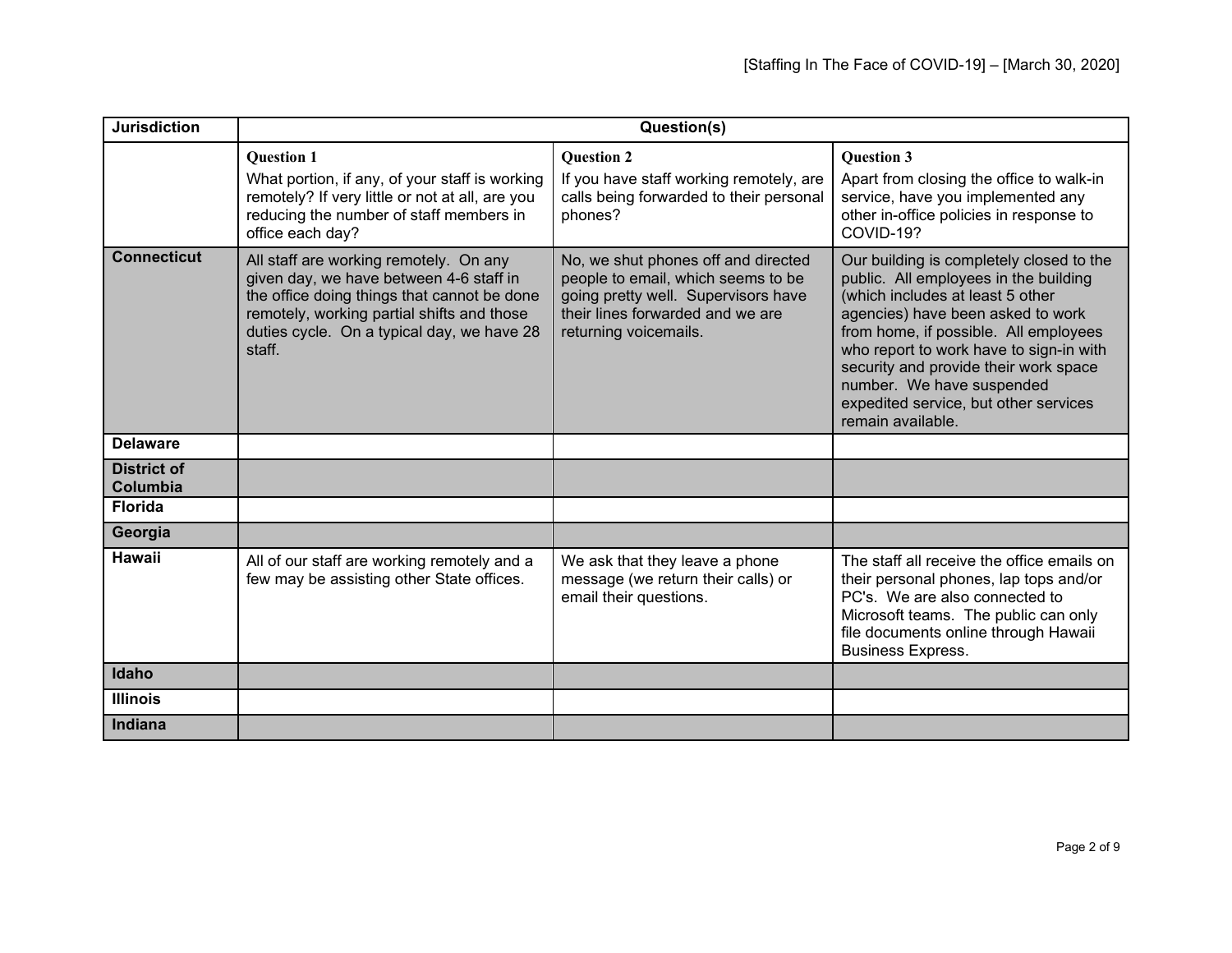| <b>Jurisdiction</b> | Question(s)                                                                                                                                                                                                                           |                                                                                                                                                                                                                                                                                                                                           |                                                                                                                                                                                                                                                                                                                                                                                               |
|---------------------|---------------------------------------------------------------------------------------------------------------------------------------------------------------------------------------------------------------------------------------|-------------------------------------------------------------------------------------------------------------------------------------------------------------------------------------------------------------------------------------------------------------------------------------------------------------------------------------------|-----------------------------------------------------------------------------------------------------------------------------------------------------------------------------------------------------------------------------------------------------------------------------------------------------------------------------------------------------------------------------------------------|
|                     | <b>Question 1</b><br>What portion, if any, of your staff is working<br>remotely? If very little or not at all, are you<br>reducing the number of staff members in<br>office each day?                                                 | <b>Question 2</b><br>If you have staff working remotely, are<br>calls being forwarded to their personal<br>phones?                                                                                                                                                                                                                        | <b>Question 3</b><br>Apart from closing the office to walk-in<br>service, have you implemented any<br>other in-office policies in response to<br>COVID-19?                                                                                                                                                                                                                                    |
| lowa                | lowa has 13 staff in Bus Serv (STS, BOS,<br>Notary)<br>3-4 are working remotely We plan to<br>*<br>add the capability for two more to work<br>from home [this week].<br>* 4-6 are working on site<br>3 are not working<br>$\star$     | Currently, phones are handled by<br>staff on-site. We have the capability<br>for staff to answer phones remotely<br>(VOIP), though that has not been<br>done at this time. Also, the four<br>working from home will get work-<br>issued mobile phones this week.                                                                          | Policies:<br>We have asked the public to leave<br>voice mail or send email instead of<br>calling<br>lowa had a remote notary law that<br>would have taken affect July 1, but the<br>Governor has allowed the law to take<br>effect now (which has increased call<br>volume).<br>Procedurally, we have daily<br>leadership briefings first thing in the<br>morning, and daily emails to staff. |
| <b>Kansas</b>       |                                                                                                                                                                                                                                       |                                                                                                                                                                                                                                                                                                                                           |                                                                                                                                                                                                                                                                                                                                                                                               |
| Kentucky            |                                                                                                                                                                                                                                       |                                                                                                                                                                                                                                                                                                                                           |                                                                                                                                                                                                                                                                                                                                                                                               |
| Louisiana           | The large majority of our staff are working<br>remotely. Within our division we have @<br>54 employees--presently about 9 people<br>are working on site each day on a rotation<br>(this includes the<br>manager(s)/administrator(s)). | The Telecommunications trunked<br>lines are sent to voicemail which, in<br>turn, forwards to a shared email<br>account where the<br>Telecommunications employees<br>return the calls from home. (Same for<br>Notary) Our Document Processors<br>phones are being checked by<br>whichever supervisor/manager is in-<br>house and returned. | The few employees on site are required<br>to enforce social distancing. We have<br>gloves, sanitizer, wipes, etc spread<br>throughout the office.                                                                                                                                                                                                                                             |
| <b>Maine</b>        |                                                                                                                                                                                                                                       |                                                                                                                                                                                                                                                                                                                                           |                                                                                                                                                                                                                                                                                                                                                                                               |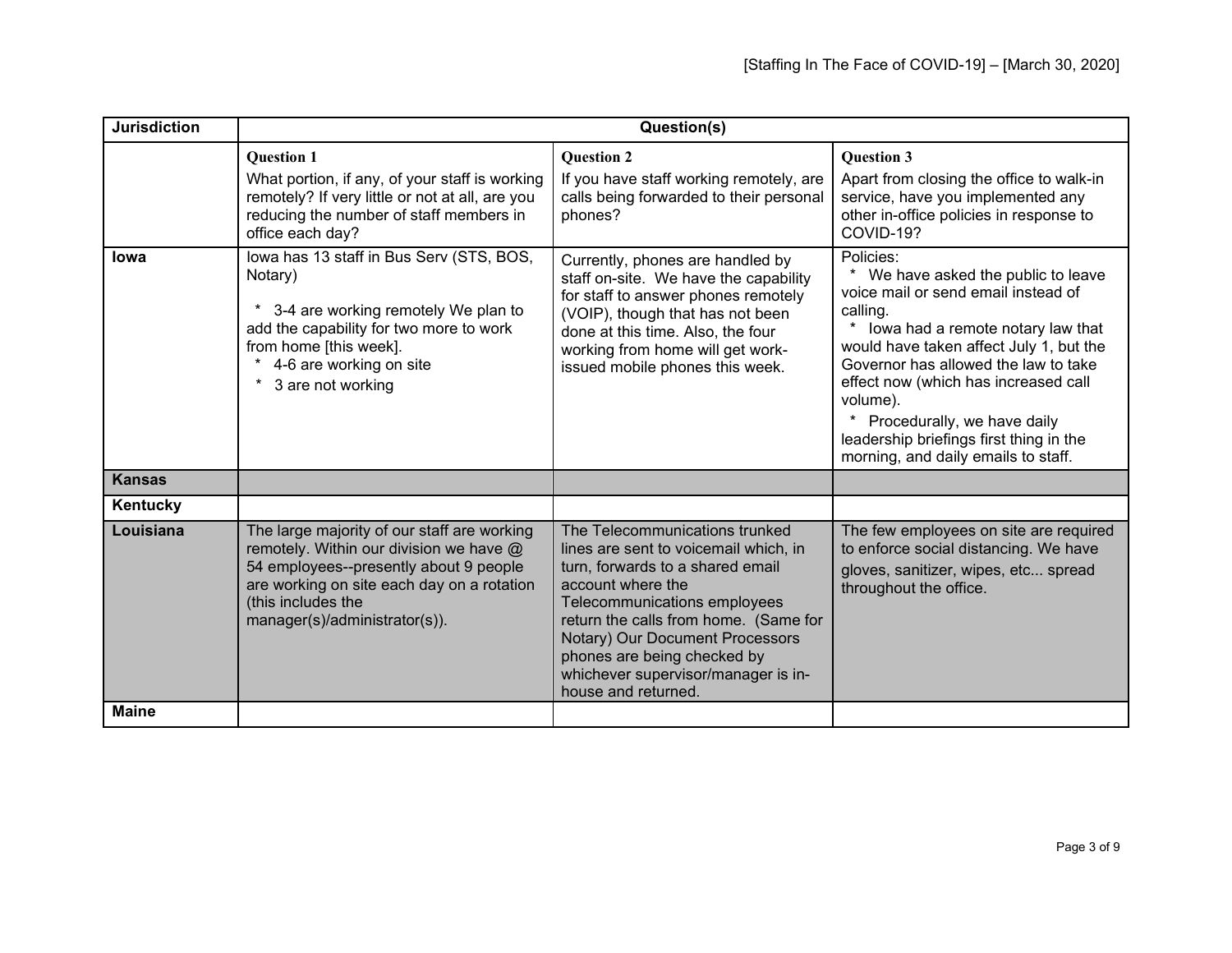| <b>Jurisdiction</b> | Question(s)                                                                                                                                                                                                                                                                                                                                                                                                                                                                                                                                            |                                                                                                                                                                                                                              |                                                                                                                                                                                                                                                                                                                                                                                                                                                                                                                                                                                                                                                                                                                                                                                                                                                                                                                                                                                                                                                                                                                                                                                                                                                                                                                                                                                                          |
|---------------------|--------------------------------------------------------------------------------------------------------------------------------------------------------------------------------------------------------------------------------------------------------------------------------------------------------------------------------------------------------------------------------------------------------------------------------------------------------------------------------------------------------------------------------------------------------|------------------------------------------------------------------------------------------------------------------------------------------------------------------------------------------------------------------------------|----------------------------------------------------------------------------------------------------------------------------------------------------------------------------------------------------------------------------------------------------------------------------------------------------------------------------------------------------------------------------------------------------------------------------------------------------------------------------------------------------------------------------------------------------------------------------------------------------------------------------------------------------------------------------------------------------------------------------------------------------------------------------------------------------------------------------------------------------------------------------------------------------------------------------------------------------------------------------------------------------------------------------------------------------------------------------------------------------------------------------------------------------------------------------------------------------------------------------------------------------------------------------------------------------------------------------------------------------------------------------------------------------------|
|                     | <b>Question 1</b><br>What portion, if any, of your staff is working<br>remotely? If very little or not at all, are you<br>reducing the number of staff members in<br>office each day?                                                                                                                                                                                                                                                                                                                                                                  | <b>Question 2</b><br>If you have staff working remotely, are<br>calls being forwarded to their personal<br>phones?                                                                                                           | <b>Question 3</b><br>Apart from closing the office to walk-in<br>service, have you implemented any<br>other in-office policies in response to<br>COVID-19?                                                                                                                                                                                                                                                                                                                                                                                                                                                                                                                                                                                                                                                                                                                                                                                                                                                                                                                                                                                                                                                                                                                                                                                                                                               |
| <b>Maryland</b>     | 30% of staff are in the office on any given<br>day to process mailed-in filings, and about<br>55% are teleworking; leaving 15% who are<br>home and not working but getting paid in<br>full. Hopefully in the next few weeks those<br>percentages will realistically get closer to<br>15%, 80%, and 15%. Our Charter<br>department has about 60 staff. Despite<br>procuring laptops and cell phones for the<br>majority of our staff in the past two weeks,<br>they are not all prepared to fully telework;<br>we're working on training them to do so. | No. Through VoIP staff are able to<br>answer our main phone line from<br>state-provided laptops at home. Other<br>phone lines have been deactivated, or<br>are accepting voicemails and staff are<br>calling customers back. | All filings that can be done online are<br>being processed within 2 business days,<br>and we have informed the public that<br>paper filings are going to take<br>significantly longer to process than<br>usual. Our office is closed to the public,<br>but last week we implemented a drop-<br>box procedure that guarantees a date<br>received for a filing, but not a<br>turnaround time (only service<br>companies and couriers were informed,<br>this wasn't publicized to the public).<br>We're also working with our online<br>vendor to provide an "other" online filing<br>option, which we hope to go live in the<br>next three weeks.<br>Unfortunately, Articles of<br>Revival/Reinstatement/Requalification<br>cannot be submitted online at this time,<br>and as more customers seek to prove<br>good standing status for government<br>relief, we may implement a workaround<br>for those who prove their need until the<br>"other" online filing option is available.<br>Aside from general social distancing<br>efforts while in the office, the<br>Department of General Services, who<br>maintains the building we are in, has<br>begun asking screening questions for<br>anyone who enters the building (have<br>you shown any COVID symptoms, been<br>around anyone who has, etc.). Anyone<br>who answers yes to a question will be<br>documented and required to self<br>quarantine. |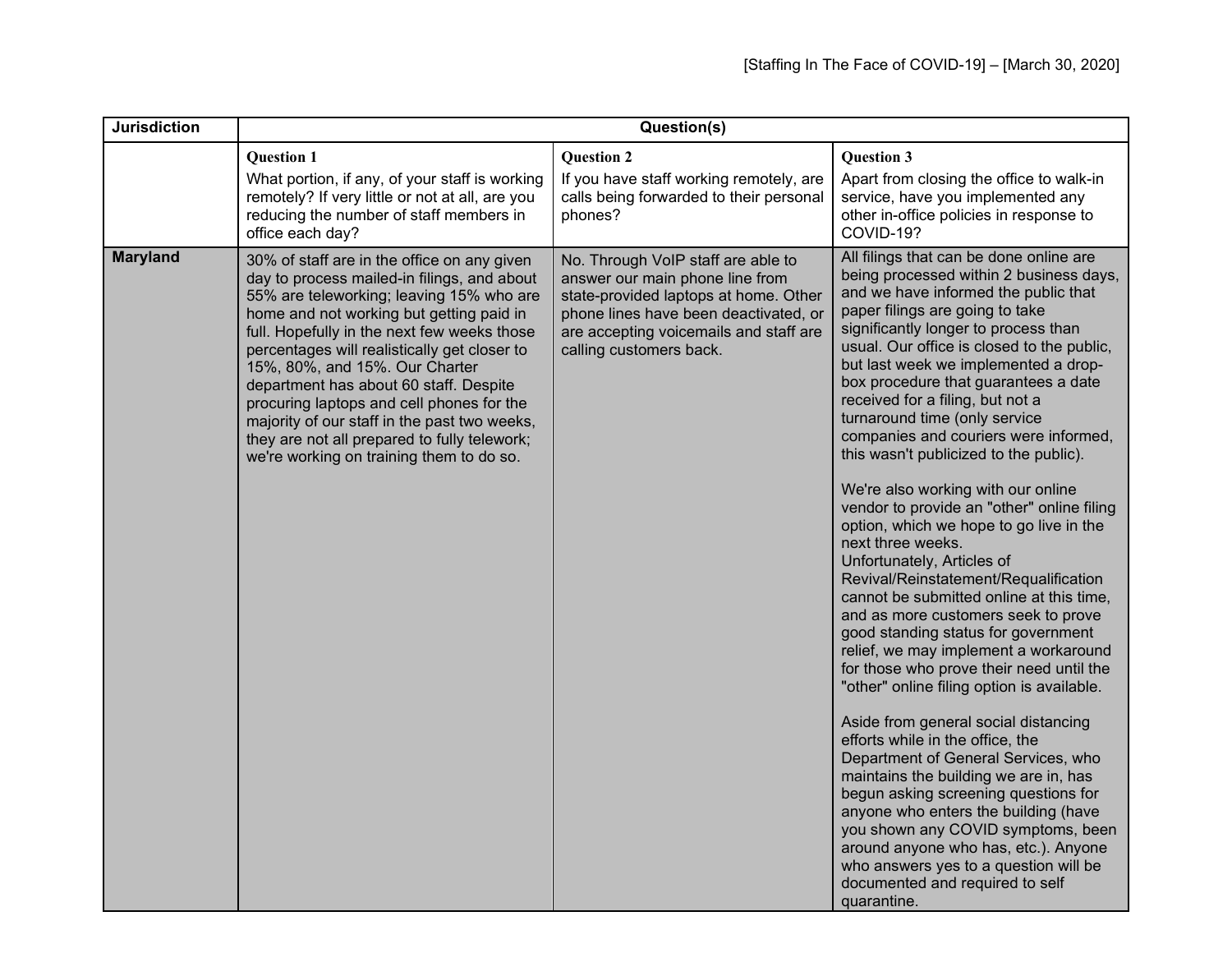| <b>Jurisdiction</b>  | Question(s)                                                                                                                                                                                                                                                                                                                                                                                                      |                                                                                                                                                                                              |                                                                                                                                                                                                                                                                                          |
|----------------------|------------------------------------------------------------------------------------------------------------------------------------------------------------------------------------------------------------------------------------------------------------------------------------------------------------------------------------------------------------------------------------------------------------------|----------------------------------------------------------------------------------------------------------------------------------------------------------------------------------------------|------------------------------------------------------------------------------------------------------------------------------------------------------------------------------------------------------------------------------------------------------------------------------------------|
|                      | <b>Ouestion 1</b><br>What portion, if any, of your staff is working<br>remotely? If very little or not at all, are you<br>reducing the number of staff members in<br>office each day?                                                                                                                                                                                                                            | <b>Ouestion 2</b><br>If you have staff working remotely, are<br>calls being forwarded to their personal<br>phones?                                                                           | <b>Ouestion 3</b><br>Apart from closing the office to walk-in<br>service, have you implemented any<br>other in-office policies in response to<br>COVID-19?                                                                                                                               |
| <b>Massachusetts</b> | On a given day we have 10-13 employees<br>(out of a total of 45) on site processing any<br>paper filings, certificate requests, etc<br>More than half the staff are able to work<br>remotely.                                                                                                                                                                                                                    | Some managers are having their<br>phone calls transferred to their work<br>cell phones. Our call center<br>employees are also on a rotating<br>schedule; those onsite answer those<br>calls. | As the office is still open the follow<br>precautions are in place:<br>Only a maximum of three (3)<br>a.<br>people permitted on the floor;<br>We closed our public room; and<br>b.<br>We are installing plexi-glass at the<br>C.<br>windows in order to protect the public<br>and staff. |
| <b>Michigan</b>      |                                                                                                                                                                                                                                                                                                                                                                                                                  |                                                                                                                                                                                              |                                                                                                                                                                                                                                                                                          |
| <b>Minnesota</b>     |                                                                                                                                                                                                                                                                                                                                                                                                                  |                                                                                                                                                                                              |                                                                                                                                                                                                                                                                                          |
| <b>Mississippi</b>   |                                                                                                                                                                                                                                                                                                                                                                                                                  |                                                                                                                                                                                              |                                                                                                                                                                                                                                                                                          |
| <b>Missouri</b>      |                                                                                                                                                                                                                                                                                                                                                                                                                  |                                                                                                                                                                                              |                                                                                                                                                                                                                                                                                          |
| <b>Montana</b>       | BSD staff are at 2 staff in the office (out of<br>10), and the rest are working from home.                                                                                                                                                                                                                                                                                                                       | Phone lines have been forwarded to<br>remote workers.                                                                                                                                        | With very few working in the office,<br>social distancing is key for staff. We are<br>accepting walk-ins at this time, but<br>again we are using social distancing,<br>and very few customers are coming in<br>(2-4 per day).                                                            |
| <b>Nebraska</b>      | Nebraska Business Services (16 staff<br>covering Corporations, UCC, Tax Liens<br>and Notary).as of last Tuesday, started<br>splitting our work source to have half in the<br>half and half working remotely. Those in<br>the office have been moved around to<br>allow for more distancing between staff<br>and are now allowed to sit at the desk for<br>lunch and brunch to avoid groups in the<br>break room. | The half in the office are fielding the<br>phone calls.                                                                                                                                      | We've been closed to walk-in traffic<br>since 3/19/20 but will schedules<br>appointments, if needed, for emergency<br>apostilles although we have not had to<br>schedule any so far.                                                                                                     |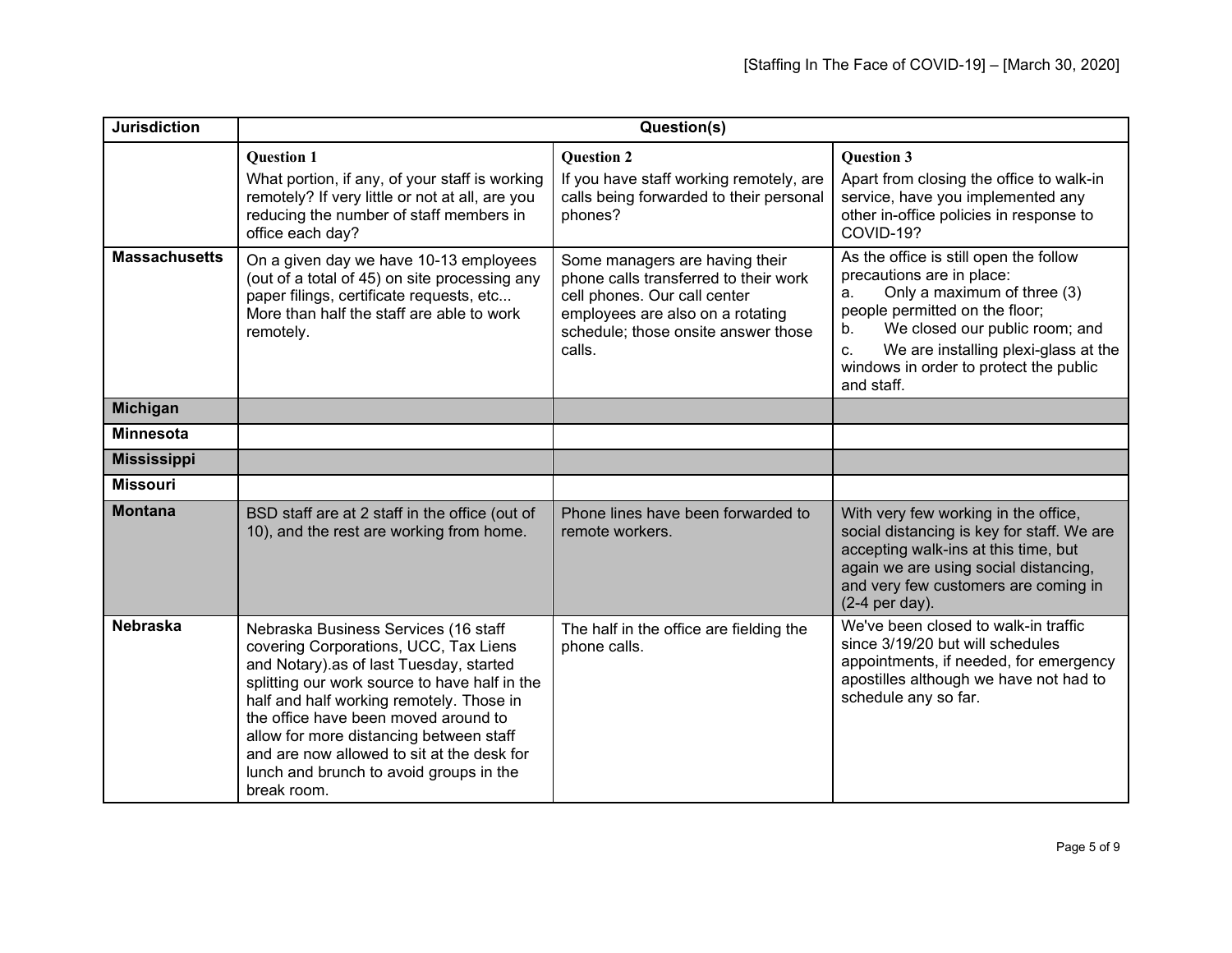| <b>Jurisdiction</b>   | Question(s)                                                                                                                                                                                                                                                                                |                                                                                                                                                                                                                                                                                              |                                                                                                                                                                                                                                                                                                                                                                                                                 |
|-----------------------|--------------------------------------------------------------------------------------------------------------------------------------------------------------------------------------------------------------------------------------------------------------------------------------------|----------------------------------------------------------------------------------------------------------------------------------------------------------------------------------------------------------------------------------------------------------------------------------------------|-----------------------------------------------------------------------------------------------------------------------------------------------------------------------------------------------------------------------------------------------------------------------------------------------------------------------------------------------------------------------------------------------------------------|
|                       | <b>Question 1</b><br>What portion, if any, of your staff is working<br>remotely? If very little or not at all, are you<br>reducing the number of staff members in<br>office each day?                                                                                                      | <b>Question 2</b><br>If you have staff working remotely, are<br>calls being forwarded to their personal<br>phones?                                                                                                                                                                           | <b>Question 3</b><br>Apart from closing the office to walk-in<br>service, have you implemented any<br>other in-office policies in response to<br>COVID-19?                                                                                                                                                                                                                                                      |
| <b>Nevada</b>         | Nevada's Commercial Recordings Division<br>has 43 staff members. A total of 23 are<br>able to work remotely without suspending<br>or delaying services. They have been<br>deployed as remote access has been<br>established, which should be completed<br>this week.                       | Amongst the 20 staff remaining in the<br>office are folks in our call center and<br>in our mailroom. If additional<br>measures need to be taken, we may<br>convert the call center to remote<br>work.                                                                                        | Aside from closing the office to walk-in<br>service, we ensured all staff working in<br>the office are properly separated, we<br>leave all doors between work areas<br>open so there is no handling of door<br>knobs, we sanitize the office daily and<br>we request that staff email or call each<br>other so that only supervisors approach<br>other work areas.                                              |
| <b>New Hampshire</b>  |                                                                                                                                                                                                                                                                                            |                                                                                                                                                                                                                                                                                              |                                                                                                                                                                                                                                                                                                                                                                                                                 |
| <b>New Jersey</b>     |                                                                                                                                                                                                                                                                                            |                                                                                                                                                                                                                                                                                              |                                                                                                                                                                                                                                                                                                                                                                                                                 |
| <b>New Mexico</b>     |                                                                                                                                                                                                                                                                                            |                                                                                                                                                                                                                                                                                              |                                                                                                                                                                                                                                                                                                                                                                                                                 |
| <b>New York</b>       |                                                                                                                                                                                                                                                                                            |                                                                                                                                                                                                                                                                                              |                                                                                                                                                                                                                                                                                                                                                                                                                 |
| <b>North Carolina</b> | BOS:<br>1% - 100% teleworking (high risk<br>situations) 60% - Partial teleworking, most<br>are coming in one day a week.<br>33% - either on a 4x10 work schedule or<br>coming in to the office each day.<br>STS:<br>33% - 100% teleworking<br>33% - Partial teleworking<br>33% - In office | Most of our phone unit is able to work<br>from home using remote agent<br>software through VOIP on their<br>laptop. None of the customer calls are<br>directed to their personal phones. We<br>have one supervisor and the Director<br>who have calls forwarded to their<br>personal phones. | Expressly for funeral homes, which<br>need authentications, we are providing<br>access to staff for these documents. In<br>regard to mail, we are holding the mail<br>an extra day before opening and the<br>staff are using gloves. In regard to<br>business filings, we are advocating<br>submitting them online and letting them<br>know the turn-around time for paper<br>filings may be longer than usual. |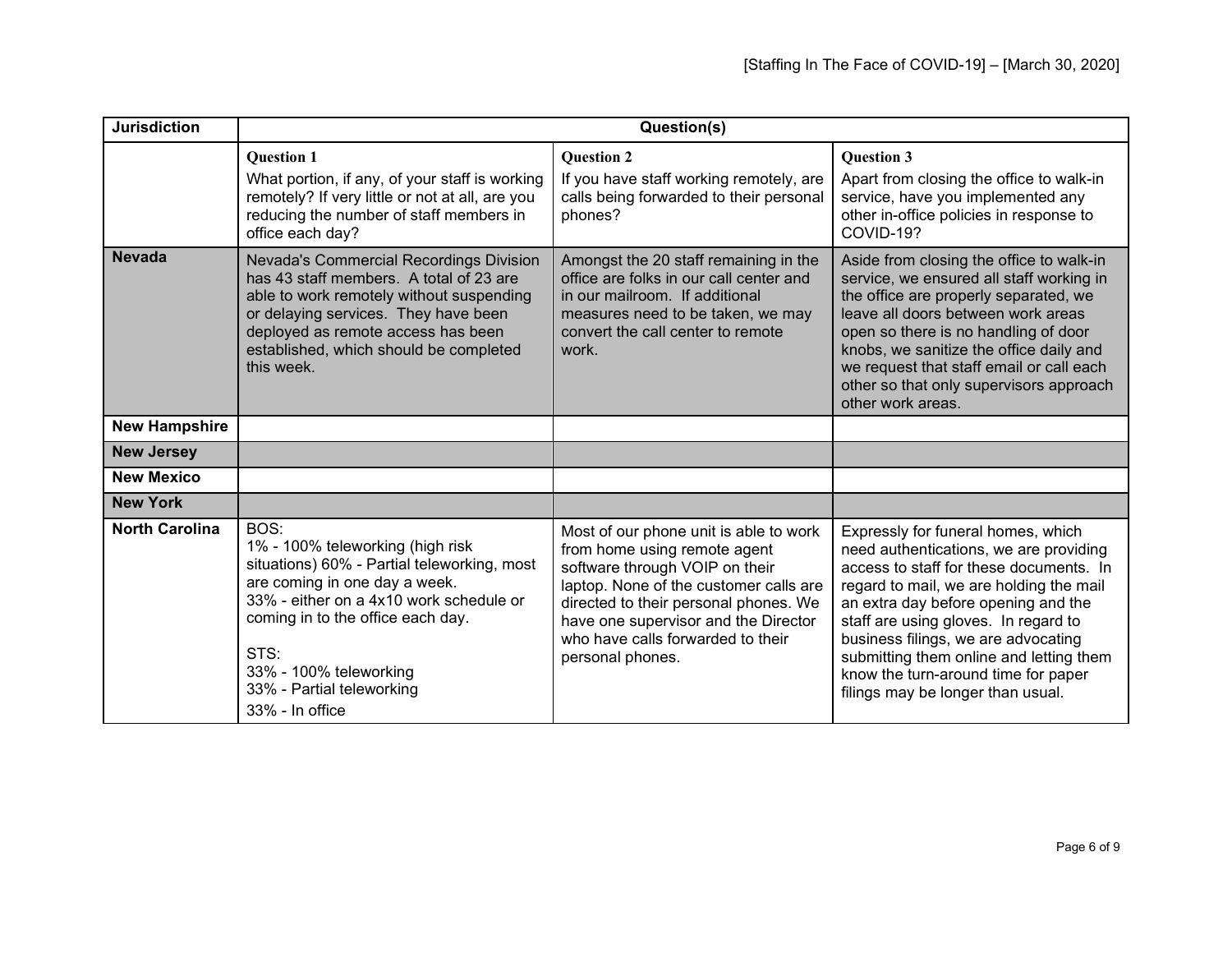| <b>Jurisdiction</b>   | Question(s)                                                                                                                                                                                                                                                                             |                                                                                                                                                                                                                                                                                                                                     |                                                                                                                                                                                                                                                                                                                                                                                                                                                      |
|-----------------------|-----------------------------------------------------------------------------------------------------------------------------------------------------------------------------------------------------------------------------------------------------------------------------------------|-------------------------------------------------------------------------------------------------------------------------------------------------------------------------------------------------------------------------------------------------------------------------------------------------------------------------------------|------------------------------------------------------------------------------------------------------------------------------------------------------------------------------------------------------------------------------------------------------------------------------------------------------------------------------------------------------------------------------------------------------------------------------------------------------|
|                       | <b>Ouestion 1</b><br>What portion, if any, of your staff is working<br>remotely? If very little or not at all, are you<br>reducing the number of staff members in<br>office each day?                                                                                                   | <b>Ouestion 2</b><br>If you have staff working remotely, are<br>calls being forwarded to their personal<br>phones?                                                                                                                                                                                                                  | <b>Ouestion 3</b><br>Apart from closing the office to walk-in<br>service, have you implemented any<br>other in-office policies in response to<br>COVID-19?                                                                                                                                                                                                                                                                                           |
| <b>North Dakota</b>   | About ? of business staff are working<br>remotely.                                                                                                                                                                                                                                      | Remote workers take calls, but not by<br>forwarding to their personal phones.<br>They continue to be part of the round-<br>robin call center, just as if they are<br>here in the office; however, they take<br>the calls via their computers. This is<br>through a "soft phone" application on<br>their computers (and headphones). | The capitol is closed to the public,<br>except by appointment-only. - Having<br>fewer staff here has made "social<br>distancing" easier to accomplish. - We<br>don't hold in-person meetings of more<br>than ten people. If we do meet in<br>person, we ensure we are six feet apart<br>from one another. - With remote<br>workers and social distancing, we are<br>using "instant messaging" and<br>conference calls/online meetings more<br>often. |
| Ohio                  |                                                                                                                                                                                                                                                                                         |                                                                                                                                                                                                                                                                                                                                     |                                                                                                                                                                                                                                                                                                                                                                                                                                                      |
| <b>Oklahoma</b>       |                                                                                                                                                                                                                                                                                         |                                                                                                                                                                                                                                                                                                                                     |                                                                                                                                                                                                                                                                                                                                                                                                                                                      |
| Oregon                | About 10% of my staff is working on-site<br>(all volunteers with rotating leadership). As<br>of today, about 23% of the staff are ill (no<br>confirmed cases yet). The balance are<br>working remotely 100% of the time. Staff in<br>the office observe social distancing<br>protocols. | No. We were able to get flip phones<br>and forward their lines to those<br>phones. We have forwarded our<br>entire contact center calls to phones,<br>as well.                                                                                                                                                                      | We initially did appointments for service<br>companies and have since done away<br>with that measure. We have had two<br>urgent needs for certificates or apostille<br>came up. In those cases, we've made<br>an appointment and allow staff to leave<br>the building to serve the customer,<br>curbside (with the customer in the car).<br>Staff in the office observe social<br>distancing protocols.                                              |
| Pennsylvania          |                                                                                                                                                                                                                                                                                         |                                                                                                                                                                                                                                                                                                                                     |                                                                                                                                                                                                                                                                                                                                                                                                                                                      |
| <b>Rhode Island</b>   |                                                                                                                                                                                                                                                                                         |                                                                                                                                                                                                                                                                                                                                     |                                                                                                                                                                                                                                                                                                                                                                                                                                                      |
| <b>South Carolina</b> |                                                                                                                                                                                                                                                                                         |                                                                                                                                                                                                                                                                                                                                     |                                                                                                                                                                                                                                                                                                                                                                                                                                                      |
| <b>South Dakota</b>   |                                                                                                                                                                                                                                                                                         |                                                                                                                                                                                                                                                                                                                                     |                                                                                                                                                                                                                                                                                                                                                                                                                                                      |
| <b>Tennessee</b>      |                                                                                                                                                                                                                                                                                         |                                                                                                                                                                                                                                                                                                                                     |                                                                                                                                                                                                                                                                                                                                                                                                                                                      |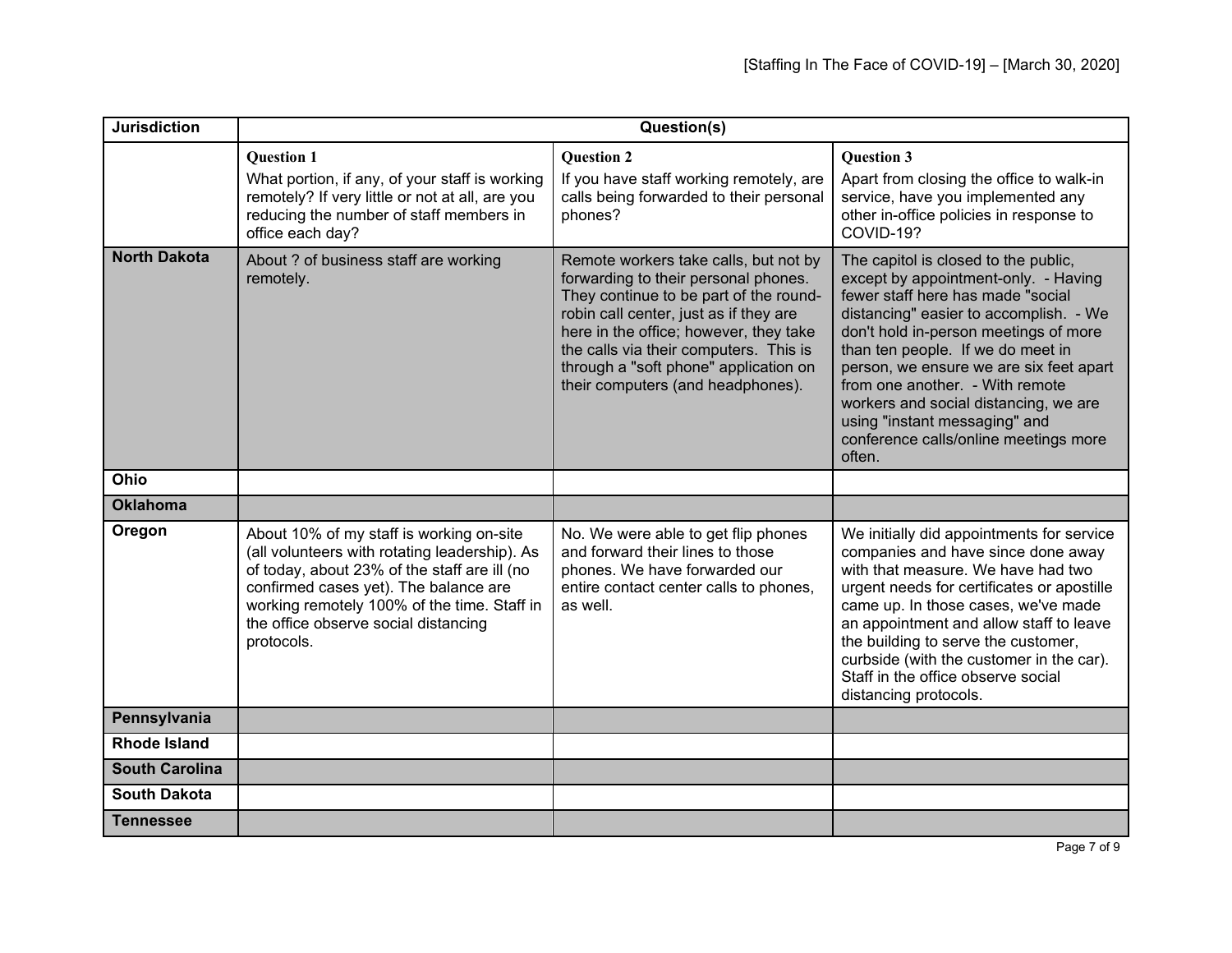| <b>Jurisdiction</b>  | Question(s)                                                                                                                                                                                                                                                                                                                                             |                                                                                                                                  |                                                                                                                                                                                                                                                                                                                                                       |
|----------------------|---------------------------------------------------------------------------------------------------------------------------------------------------------------------------------------------------------------------------------------------------------------------------------------------------------------------------------------------------------|----------------------------------------------------------------------------------------------------------------------------------|-------------------------------------------------------------------------------------------------------------------------------------------------------------------------------------------------------------------------------------------------------------------------------------------------------------------------------------------------------|
|                      | <b>Question 1</b><br>What portion, if any, of your staff is working<br>remotely? If very little or not at all, are you<br>reducing the number of staff members in<br>office each day?                                                                                                                                                                   | <b>Question 2</b><br>If you have staff working remotely, are<br>calls being forwarded to their personal<br>phones?               | <b>Question 3</b><br>Apart from closing the office to walk-in<br>service, have you implemented any<br>other in-office policies in response to<br>COVID-19?                                                                                                                                                                                            |
| <b>Texas</b>         | We closed the building for all access to the<br>building last Friday until April 6th. Prior to<br>that we had rotating shifts of 30-35 staff<br>members in the building because we still<br>receive a high volume of mail, faxes and<br>personal delivery. We have a staff of 107.<br>We are working at transitioning to all staff<br>working remotely. | No. Once we are able to<br>supply laptops to staff that<br>answer and return calls, they<br>will do that thru the computer.      | Other than reducing staff in the office,<br>we took appointments for apostilles.<br>Also, we were in the process of placing<br>a drop box for business filings. Another<br>change was to mail evidence of filing for<br>walk-in services rather than returning<br>from the reception counter. We are for<br>the short term accepting filings by email |
| <b>Utah</b>          | Utah has a staff of 33. We currently have<br>25 teleworking full-time from home with<br>three more who rotate between working at<br>home and in the office.                                                                                                                                                                                             | Softphone software was installed on<br>computers which allow staff to answer<br>calls with a headset through their<br>computers. | Our office is currently closed to the<br>public and we are emphasizing they<br>utilize our online applications.                                                                                                                                                                                                                                       |
| Vermont              |                                                                                                                                                                                                                                                                                                                                                         |                                                                                                                                  |                                                                                                                                                                                                                                                                                                                                                       |
| Virginia             |                                                                                                                                                                                                                                                                                                                                                         |                                                                                                                                  |                                                                                                                                                                                                                                                                                                                                                       |
| Washington           |                                                                                                                                                                                                                                                                                                                                                         |                                                                                                                                  |                                                                                                                                                                                                                                                                                                                                                       |
| <b>West Virginia</b> |                                                                                                                                                                                                                                                                                                                                                         |                                                                                                                                  |                                                                                                                                                                                                                                                                                                                                                       |
| <b>Wisconsin</b>     |                                                                                                                                                                                                                                                                                                                                                         |                                                                                                                                  |                                                                                                                                                                                                                                                                                                                                                       |
| Wyoming              |                                                                                                                                                                                                                                                                                                                                                         |                                                                                                                                  |                                                                                                                                                                                                                                                                                                                                                       |

**Additional comments:**

## **Full text of email:**

Good Morning!

Recognizing that the COVID-19 situation is extremely fluid, Rhode Island is looking for updates on how you are managing your staff. Specifically, we are wondering the following: